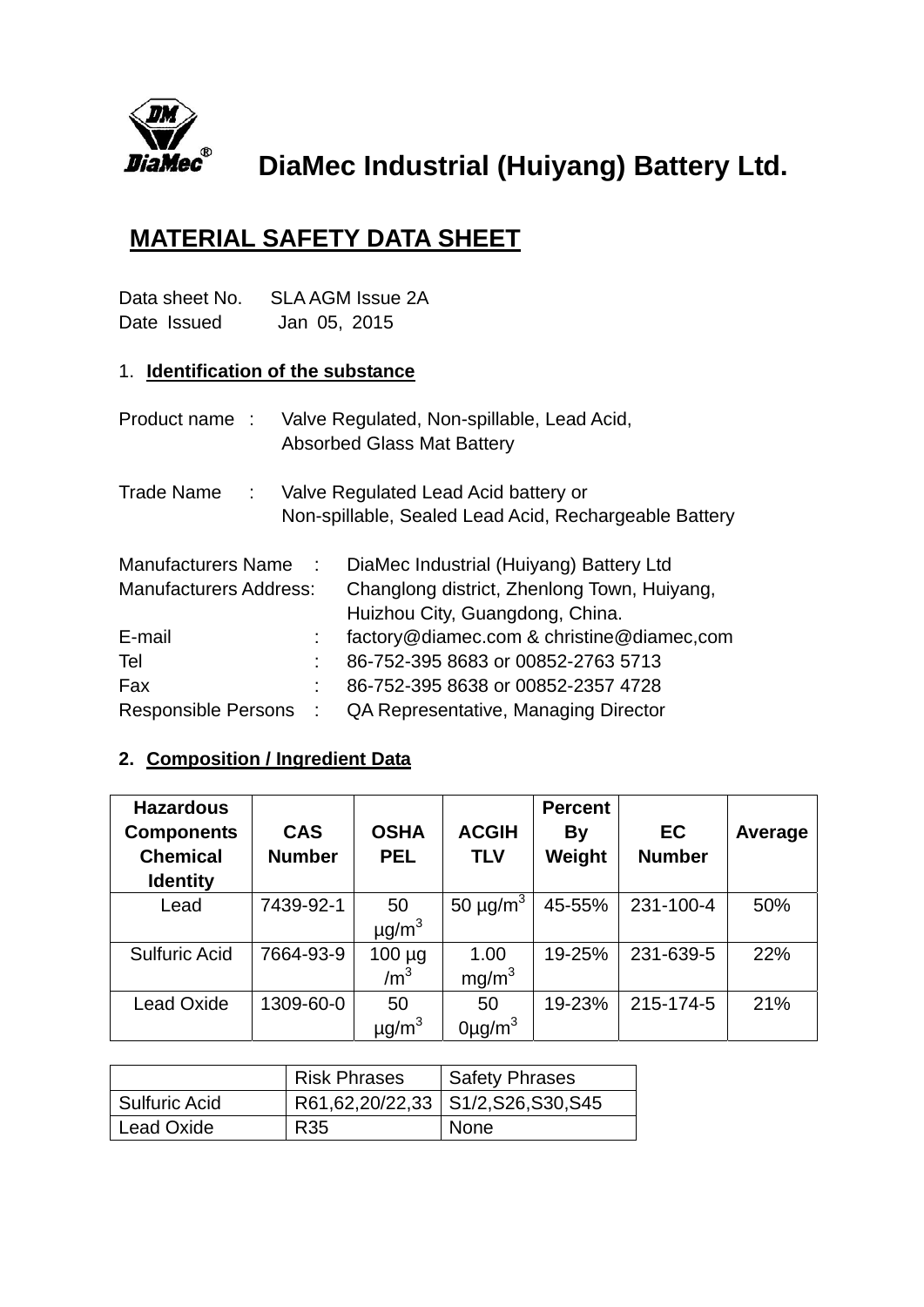## **3 Hazards Identification**

Odour : Not applicable Appearance: Article as described above Weight High Density. Good lifting technique required

Hazards refer to internal component, i.e. lead and sulphuric acid Contact with eyes: Causes irritation Contact with skin: May cause dermatitis Inhalation: May cause irritation Ingestion: Can cause damage to the kidneys

## **4 First Aid Measures**

Contact with skin : Remover contaminated clothing immediately and drench affected skin with plenty of water, then with soap and water.

Contact with eyes: If substance has got into eyes, immediately wash out with plenty of water for at least 15 minutes. **Seek immediate medical attention.** 

Ingestion : Do not induce vomiting. **Seek immediate medical attention.** 

Inhalation: Remove patient to fresh air.

**Seek medical attention if irritation persists.** 

## **5 Fire-Fighting Measures**

Auto-ignition point (Hydrogen) 580 $\degree$ C at 760 mm HG Wear positive-pressure breathing apparatus In case of fire use foam, carbon dioxide or dry agent (S43) Flash point Hydrogen 259℃ Flammable Limits In air, lower 4.1%. % by 3/4 vol. (Hydrogen)

Fire/ explosion

Hydrogen and oxygen gasses are produced in the cells during normal battery operation (Hydrogen is flammable and oxygen supports combustion).

## 6 **Accidental Release Measures**

| Immediate Actions: | Shut off all ignition sources  |
|--------------------|--------------------------------|
| Clean Up Actions : | Neutralise with soda ash       |
|                    | Place in appropriate container |
|                    | Ventilate area                 |
|                    | Do not empty into drains (S29) |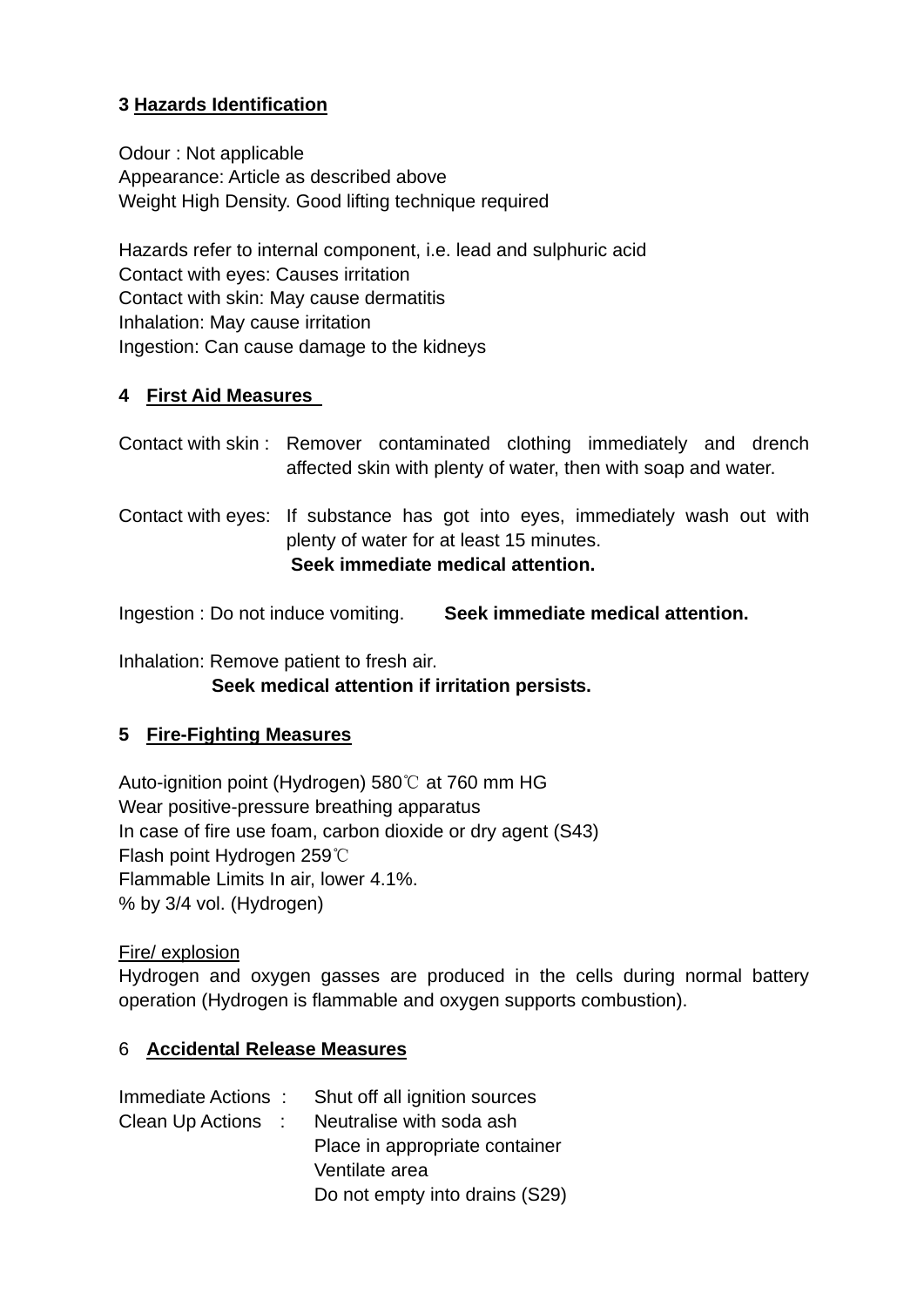## **7. Handing and Storage**

Under normal conditions of battery use, internal components will not present a health hazard

Handling: Keep away from heat and sources of ignition Wash hands thoroughly after use Avoid sparks Avoid contact with metal jewellery and watches etc. Do not remove vent caps Do not double stack industrial batteries, it may cause damage.

Storage: Keep in cool and dry & Protect from heat. Store lead acid batteries with adequate ventilation. Room ventilation is required for batteries utilized for standby power generation. Never recharge batteries in an unventilated enclosed space.

## **8. Exposure Controls /Personal Protection**

| Personal protection:                 | Wear safety shoes with toe protector.<br>Where internal components are liberated, use rubber or<br>neoprene boots.<br>Wear goggles/safety glasses giving complete eye<br>protection.<br>Respiratory protection may be required under exceptional<br>circumstances when excessive air contamination exists.<br>Wear PVC mitts, gloves or gauntlets. |
|--------------------------------------|----------------------------------------------------------------------------------------------------------------------------------------------------------------------------------------------------------------------------------------------------------------------------------------------------------------------------------------------------|
| $E_{VDOCIITO}$ l imite $\rightarrow$ | $n \cdot 0.15/m^3$<br>$L_{\odot}$ od OES/LTEL                                                                                                                                                                                                                                                                                                      |

| <b>Exposure Limits</b> : | Lead OES/LTEL – ppm $0.15/m3$            |
|--------------------------|------------------------------------------|
|                          | Lead Dioxide OES/LTEL – ppm 0.15mg/ $m3$ |

#### **9. Physical and Chemical Properties**

| Odour                                    | $:$ Not applicable                       |
|------------------------------------------|------------------------------------------|
| Appearance                               | Sealed Valve regulated Lead Acid Battery |
| State under normal temp: Solid           |                                          |
| Flash point (Hydrogen) : $259^{\circ}$ C |                                          |

| <b>Internal Components</b> |                             |                                                       |
|----------------------------|-----------------------------|-------------------------------------------------------|
| PH (Sulphuric acid):       |                             | PH 1.3.                                               |
| Boiling point              |                             | Battery Electrolyte 110°C, Lead 1755°C (at 760 mm/Hg) |
| Melting point              | $\mathcal{L}_{\mathcal{A}}$ | Lead 327.4°C                                          |
| Vapour pressure            | У.,                         | 11.7                                                  |
| Vapour density             | ÷.                          | Battery Electrolyte 3.4, (air $= 1$ )                 |
| Specific gravity           | $\mathbb{R}^{\mathbb{Z}}$   | Battery Electrolyte 1.3 $g/cm3$ . (water = 1)         |
| Auto-ignition point:       |                             | 580℃ at 760 mm/Hg.                                    |
| Water solubility           | ÷                           | Battery Electrolyte is 100% soluble in water          |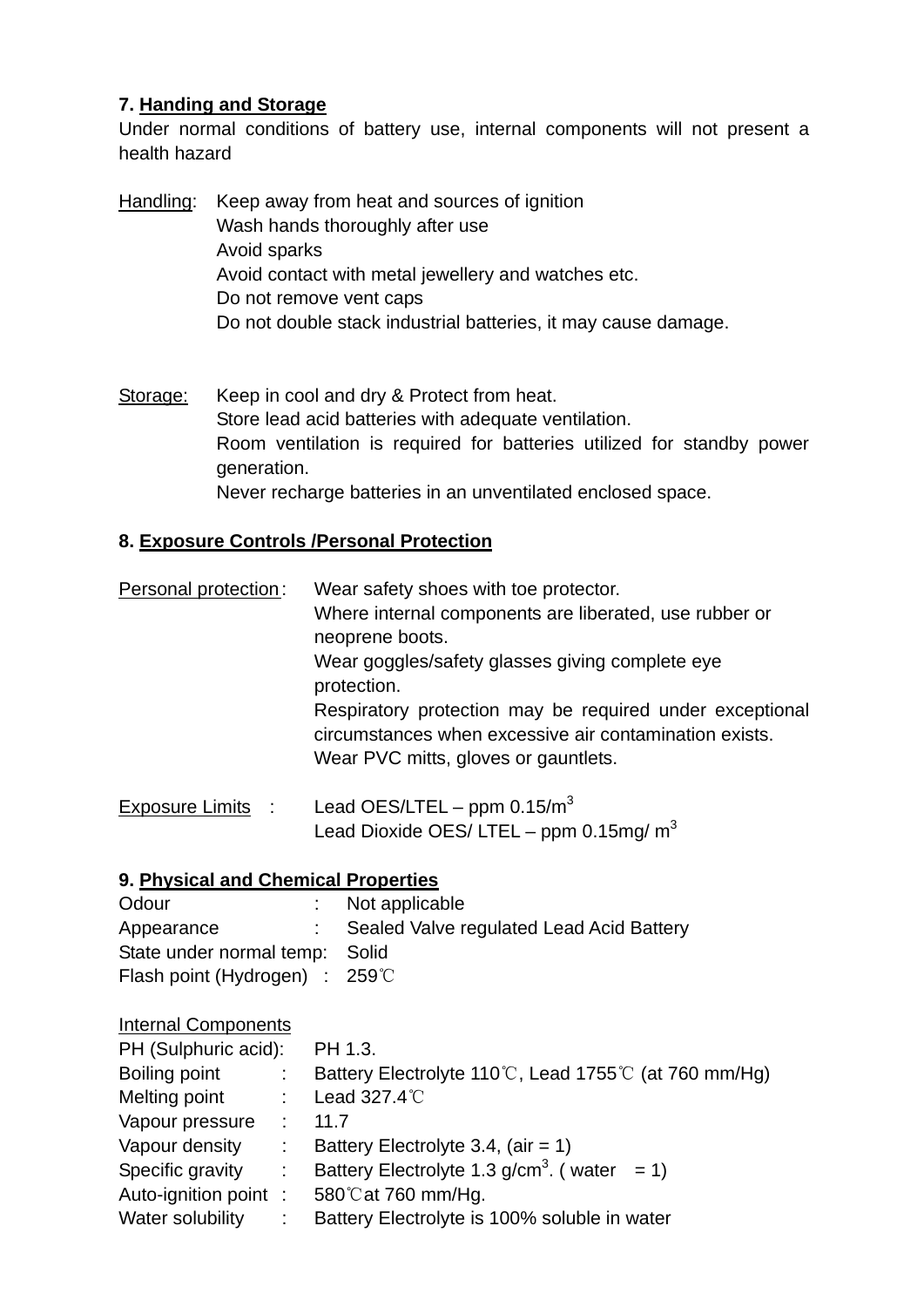## **10 Stability and Reactivity**

VRLA Batteries are considered stable at normal conditions. Keep away from heat and sources of ignition. Incompatible with reducing agent . Incompatible with organic agents. Decomposition products may include hydrogen. Decomposition products may include sulphur oxides.

#### 11 **Toxicological Information**

Danger of cumulative effects. (R33) May cause severe irritation. May cause gastro-intestinal disturbances. Can cause damage to the mucous membranes.

#### **12 Ecological Information**

Ecotoxicology – no information available

#### **13 Disposal Considerations**

Classification: This material and/or its container must be disposed of as hazardous waste.

| Disposal considerations: | Do not discharge into drains or the environment, |
|--------------------------|--------------------------------------------------|
|                          | dispose to an authorized waste collection point. |

#### **14. Transport Information**

We hereby certify that the DiaMec Battery co. range of Non-spillable Sealed Lead Acid Rechargeable batteries conform to the **UN2800 classification as "Batteries, Non-spillable, and electric storage"** as a result of passing the Vibration and Pressure Differential Test described in DOTI, 9 CFR 173,156 (d) and IATA/ICAO (Special Provision A67).

We further certifiy that Non-spillable Sealed Rechargeable batteries manufactured by DiaMec Industrial (Huiyang) Battery Ltd, having met the related conditions are Exempt from hazardous goods regulations for the purpose of transportation by DOT, and IATA/ICAO, and therefore are unrestricted for transportation by any means.

#### **15. Regulatory Information**

Classification and labeling. Not classified as hazardous for supply.